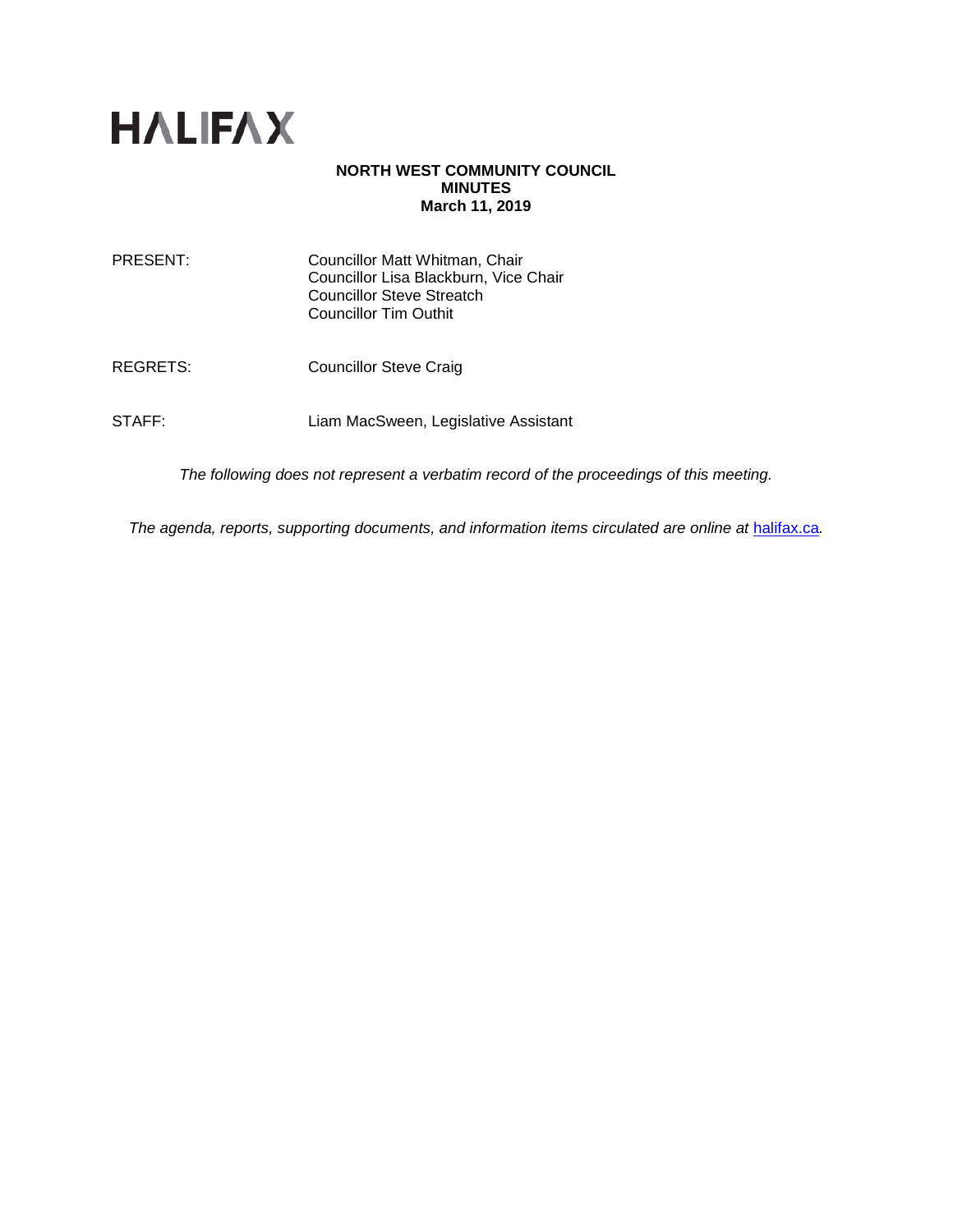*The meeting was called to order at 7:00 p.m. and adjourned at 7:09 p.m.*

# **1. CALL TO ORDER**

Councillor Matt Whitman, Chair called the meeting to order at the Sackville Heights Community Centre, 45 Connolly Road, Middle Sackville.

# **2. APPROVAL OF MINUTES – February 11, 2019**

MOVED by Councillor Blackburn, seconded by Councillor Outhit

**THAT the minutes of February 11, 2019 be approved as circulated.** 

# **MOTION PUT AND PASSED.**

# **3. APPROVAL OF THE ORDER OF BUSINESS AND APPROVAL OF ADDITIONS AND DELETIONS**

### Additions: None

North West Community Council requested that information item 1 – information report from the Director of Planning and Development dated January 7, 2019 re: Bedford West Water Quality Status Update – Fall 2018 be brought forward for a staff presentation at the March 11, 2019 meeting.

MOVED by Councillor Streatch, seconded by Councillor Outhit

### **THAT the agenda be approved as amended.**

Two-third majority vote required.

### **MOTION PUT AND PASSED.**

- **4. BUSINESS ARISING OUT OF THE MINUTES – NONE**
- **5. CALL FOR DECLARATION OF CONFLICT OF INTERESTS – NONE**
- **6. MOTIONS OF RECONSIDERATION – NONE**
- **7. MOTIONS OF RESCISSION – NONE**
- **8. CONSIDERATION OF DEFERRED BUSINESS – NONE**
- **9. NOTICES OF TABLED MATTERS – NONE**
- **10. HEARINGS – NONE**
- **11. CORRESPONDENCE, PETITIONS & DELEGATIONS – NONE**
- **12. INFORMATION ITEMS BROUGHT FORWARD – NONE**
- **13. REPORTS**
- **13.1 STAFF**

**13.1.1 Case # 21812: Municipal Planning Strategy Amendment to Enable Non-Substantive Amendments to the Existing Development Agreement for St. Margarets Square, Upper Tantallon**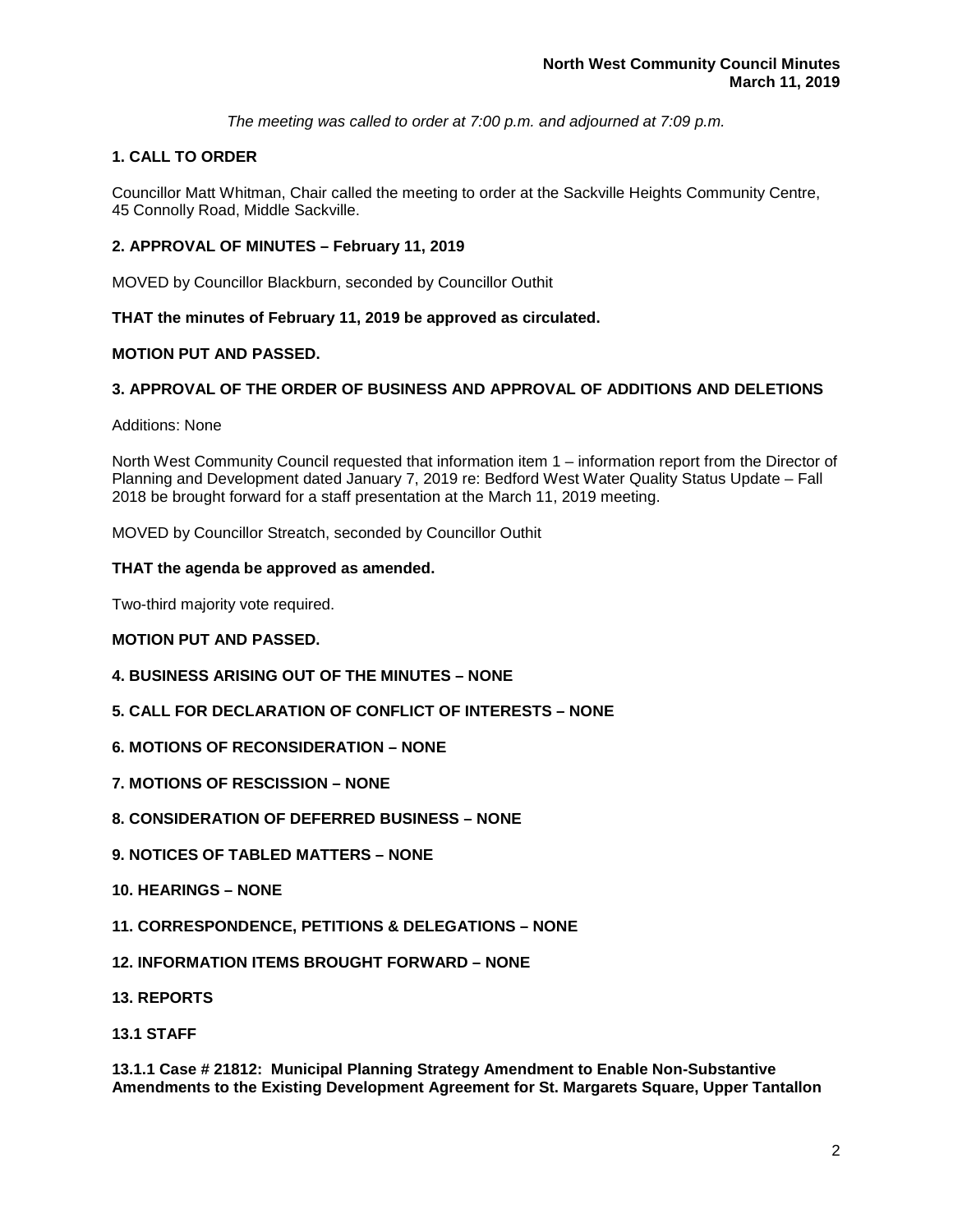The following was before Community Council:

- A staff recommendation report dated January 7, 2019
- A memorandum from the North West Planning Advisory Committee dated October 8, 2018

MOVED by Councillor Streatch, seconded by Councillor Blackburn

## **THAT North West Community Council recommend that Regional Council:**

**1. Give First Reading to consider the proposed amendments to the Municipal Planning Strategy (MPS) and Land Use By-law (LUB) for Planning Districts 1 & 3 (St. Margarets Bay) as set out in Attachments A and B of the staff report dated January 7, 2019 to enable non-substantive amendments to the existing Development Agreement for St. Margarets Square, Upper Tantallon and to include Map 3 - East River in the MPS as a housekeeping amendment; and hold a Public Hearing.**

**2. Adopt the proposed amendments to the MPS and LUB for Planning Districts 1 & 3, as set out in Attachments A and B of the staff report dated January 7, 2019.**

# **MOTION PUT AND PASSED.**

### **13.1.2 Case 21873: Rezoning of 425 and 435 Hammonds Plains Road, Bedford**

The following was before Community Council:

- A staff recommendation report dated January 11, 2019
- A memorandum from the North West Planning Advisory Committee dated October 4, 2018

MOVED by Councillor Outhit, seconded by Councillor Blackburn

**THAT North West Community Council give First Reading to consider approval of the proposed amendment to Schedule A – Zoning Map of the Land Use By-law for Bedford, as set out in Attachment A of the staff report dated January 11, 2019, to rezone a portion of 425 and 435 Hammond Plains Road, Bedford from the US (Urban Settlement) Zone to the SI (Institutional) Zone and schedule a public hearing.**

### **MOTION PUT AND PASSED.**

**14. MOTIONS – NONE** 

**15. IN CAMERA (IN PRIVATE) – NONE** 

- **16. ADDED ITEMS – NONE**
- **17. NOTICES OF MOTION – NONE**

### **18. PUBLIC PARTICIPATION**

Councillor Whitman called three times for members of the public to address North West Community Council; there were none present.

## **19. DATE OF NEXT MEETING – May 13, 2019**

## **20. ADJOURNMENT**

The meeting was adjourned at 7:09 p.m.